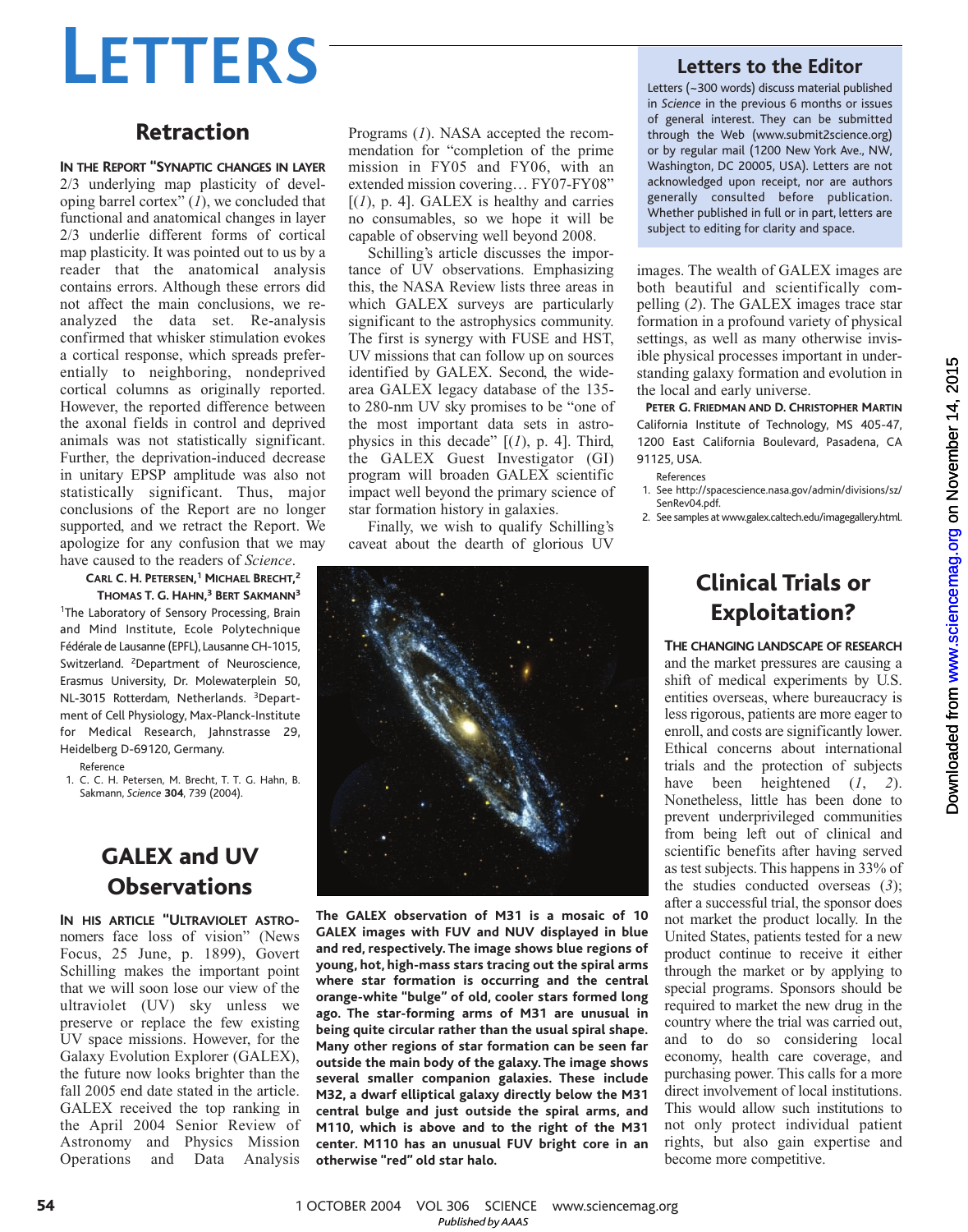We understand the economic and practical barriers faced by U.S. sponsors, as much as we acknowledge their need to maintain profits. Nonetheless, we see an urgent need for international consensus on ethical guidelines for entities conducting clinical experiments overseas. Such guidelines must cover all phases of a trial, from the design to the follow-up, through the review process, but they cannot be mere recommendations, as seen so far. Compliance with these rules must become a prior binding condition for the approval of any study proposal. This would constitute an important step taken against scientific capitalism, ethical relativism, and, in general, toward a fairer world.

**IGNAZIO R. MARINO AND CLAUDIA CIRILLO** Department of Surgery, Jefferson Medical College, 1025 Walnut Street, Philadelphia, PA 19107, USA.

References and Notes

- 1. The National Bioethics Advisory Commission (NBAC), *Ethical and Policy Issues in International Research* (NBAC, Bethesda, MD, 2001).
- 2. World Medical Association (WMA), "Declaration of Helsinki: Ethical Principles for Medical Research Involving Human Subjects," adopted in June 1964; last note of clarification in 2002.
- 3. P. Lurie, S. M. Wolfe, Letter to the National Bioethics Advisory Commission regarding their report on the challenges of conducting research in developing countries (Public Citizen Health Research Group Publication No. 1545), 13 Nov. 2000 (available at www.citizen.org/publications/release.cfm?ID=6746).

## Climate Change and Malaria

**SIR DAVID A. KING'S CLAIM THAT "CLIMATE** change is the most severe problem that we are facing today—more serious even than the threat of terrorism" ("Climate change science: adapt, mitigate, or ignore?", Policy Forum, 9 Jan., p. 176) is based, in part, on UK government-sponsored impacts analyses (*1*, *2*) that estimate that by the 2080s, because "of continued warming, millions more people around the world may in future be exposed to the risk of hunger, drought, flooding, and debilitating diseases such as malaria. Poor people in developing countries are likely to be most vulnerable" (p. 176). But the very studies underlying the latter quote, and which King cites, show that, for the most part, many more millions would be at risk in the absence of climate change (*2*). For instance, the population at risk of malaria (PAR-M) in the absence of climate change is projected to double between 1990 and the 2080s, to 8,820 million (*2*). However, unmitigated climate change would, by the 2080s, further increase PAR-M by another 257 to 323 million (*2*).

#### **LETTERS**

Thus, by the 2080s, halting further climate change would, at best, reduce total PAR-M by 3.5% [=100 × 323/(323 + 8,820)] (*3*). On the other hand, reducing carbon dioxide emissions with the goal of eventually stabilizing carbon dioxide at 550 ppm would reduce total PAR-M by 2.8% (*2*) at a cost to developed nations, according to King, of 1% of GDP in 2050 (p. 177), or about \$280 billion in today's terms (*4*). But malaria's current annual death toll of about 1 million could be halved at an annual cost of \$1.25 billion or less, according to the World Health Organization, through a combination of measures such as residual home spraying with insecticides, insecticide-treated bednets, improved case management, and more comprehensive antenatal care (*5*). Clearly, implementing such measures now would provide greater malaria benefits over the next few decades than would climate stabilization at any level. It would also reduce vulnerability to malaria from all causes—man-made or natural—now and in the future (*3*). Similarly, reducing present-day vulnerabilities to the other risk factors mentioned by King (i.e., hunger, water shortage, and flooding) could well provide larger benefits at lower costs over